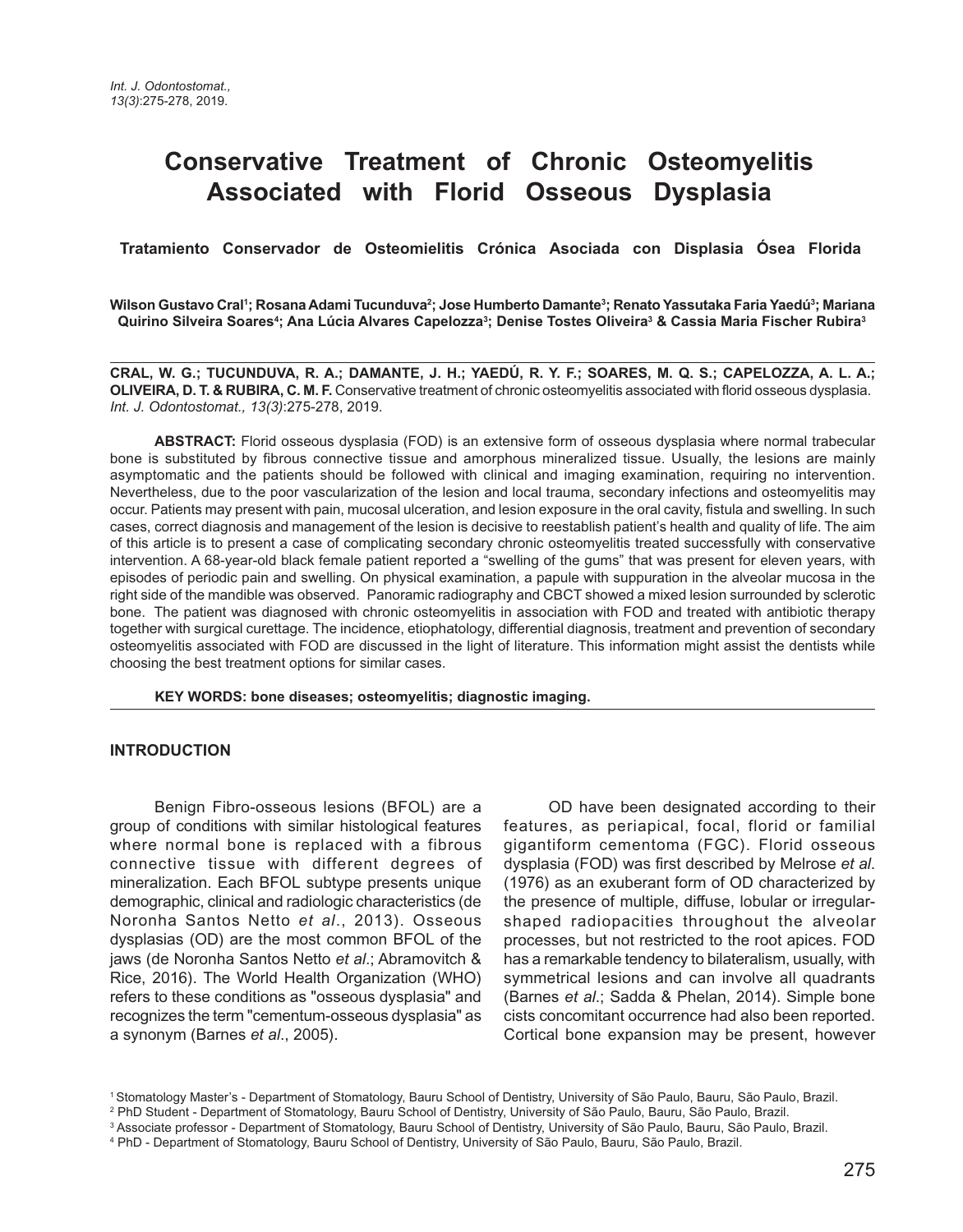external visible facial asymmetry is usually not observed (Melrose *et al*.).

Characteristically, FOD affects middle-aged black females (Barnes *et al*.). In the majority of the cases, no symptoms are present and the lesions are identified when radiographs are taken for other causes (Barnes *et al*.; Alsufyani & Lam, 2011). The diagnosis of FOD should be carried out with clinical and imaging evaluation, which provides essential information for the correct selection of treatment (MacDonald-Jankowski, 2004). In fact, biopsy should be avoided in asymptomatic lesions because of the risk of infection and fracture. The surgical removal of the lesions is also not justified since it would involve extensive intervention and FOD lesions are self-limiting (Dagistan *et al*., 2007; Alsufyani & Lam; Kutluay Köklü *et al*., 2013).

FOD management depends on the presence of symptoms and no treatment is required unless the lesion becomes secondary infected. When symptoms of infection are present, aggressive curettage should be done, removing the dead tissue. In Asymptomatic lesions clinical and radiographic follow-up should be carried out (Sadda & Phelan). The aim of this article is to report a case of conservative treatment with antibiotics and curettage of a secondary chronic osteomyelitis in a patient with FOD.

# **CASE REPORT**

A 68-year-old black female patient with a complaint of "swelling in the gums" was referred to the Department of Surgery, Pathology, Radiology and Stomatology at Bauru School of Dentistry. The lesion had been present for 11 years, with episodes of periodic pain and swelling. The patient also reported having undergone three previous surgical interventions in the jaws. Her medical and family history were not remarkable. The intraoral examination revealed the presence of a 1 mm of size papule, bleeding when touch and showing suppuration in the alveolar mucosa in the right side off the mandible. The patient was toothless and had been using tissue-borne prosthesis (Fig. 1).

A panoramic radiography showed multiple irregular and diffuse radiodense masses in maxilla and mandible (Fig. 2). In the posterior region on the right side of the mandible, a radiopaque and radiolucent lesion was observed (arrow). The radiographic images correspond to the area of intraoral fistula.

Cone Beam computed tomography revealed mixed hypodense/hyperdense lesion with discontinuation of alveolar bone cortical (arrow) surrounded by sclerotic trabecular bone involving the posterior region of the right mandible. Hyperdense masses were also observed in the right and left maxilla. No cortical bone destruction or expansion was noticed (Fig. 3). In the light of clinical and imaging findings we stablished the diagnosis of chronic osteomyelitis in association with FOD.



Fig. 1. Fistula in the alveolar region of the posterior mandible.



Fig. 2. Multiple Amorphous extensive radiopaque lesions in all quadrants. In the posterior region of the mandible on the right side a mixed legion with irregular-shaped radiolucent areas is observed (arrow).



Fig. 3. a. Coronal reconstruction showing amorphous hyperdense images in the maxilla. In the right mandible the presence of mixed lesion presenting hipodense areas with discontinuity of the alveolar bone cortex (arrow) surrounded by sclerotic trabecular bone is observed. b. Axial reconstruction showing diffuse mixed hyperdense/hypodense lesions in mandible.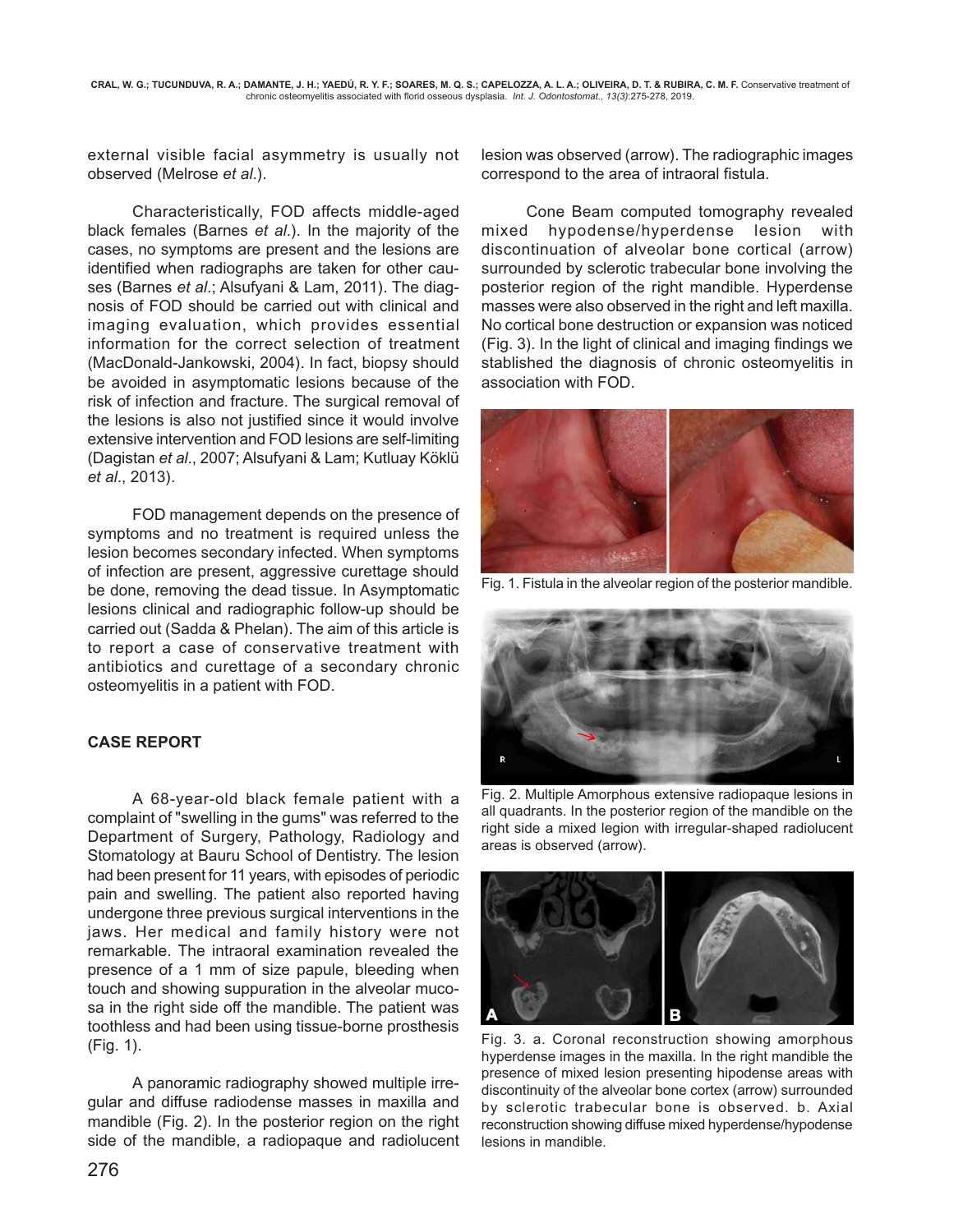An antibiotic therapy was carried with clindamycin 300 mg, four times, daily. After seven days of antibiotic therapy the surgical intervention was performed. Under local anesthesia the necrotic bone was removed by surgical curettage. The oral surgical soft tissue was submitted to histopathologic examination. The examined section features correlated with fistula containing intense chronic inflammatory infiltrate. The antibiotic prescription was maintained for 5 days after surgery. The patient has been followedup and no sign of recurrence have been observed during one year.

## **DISCUSSION**

Usually, FOD is an asymptomatic benign condition and no treatment is required (Sadda & Phelan). However, secondary infection may occur with pain, mucosal ulceration, exposure of bone, fistula and swelling (Bencharit *et al*., 2003). In this article we present a case of chronic osteomyelitis in an edentulous patient conservatively treated with antibiotics and surgical curettage.

The development of low-grade osteomyelitis in edentulous areas is pointed by (Melrose *et al*.) as the principal complication of FOD. It is believed that FOD avascular nature contribute to the susceptibility to infection (Sadda & Phelan). Alsufyani & Lam investigated 118 cases of bone dysplasia treated between 1990 and 2007. Twenty five (21.2 %) were diagnosed with FOD and 93 cases (78.8 %) were periapical osseous dysplasia. Osteomyelitis was present in 6 (24 %) of the patients with FOD and in 7 (8.8 %) of the patients with periapical osseous dysplasia (Alsufyani & Lam). This higher incidence of osteomyelitis associated to FOD is probably due to the fact that FOD produces larger and more diffuse areas of sclerotic mineral tissue when compared to periapical bone dysplasia.

Some radiographic and clinical aspects should be considered to perform the differential diagnosis of FOD and other conditions like periapical and focal osseous dysplasias, fibrous dysplasia, familial gigantiform cementoma, Paget's disease, chronic diffuse sclerosing osteomyelitis and osteosarcoma (Melrose *et al*.). In the present case due to the diffuse presentation of the lesions and the presence of osteomyelitis, we emphasize the importance of FOD differential diagnosis with FGC, Paget's disease and chronic diffuse sclerosing osteomyelitis (CDSO) (Schneider & Mesa, 1990; Sarmento *et al*., 2013). FGC is characterized by an autosomal dominant inheritance with variable expression with a history of familial involvement. Usually FGC acomits young Caucasian patients and presents jaw bone expansion, Paget's disease and FOD present similar radiographic features, however Paget's disease is characterized by entire mandible involvement, loss of lamina dura, deformities of multiple bones and biochemical serum changes, such as elevated alkaline phosphate levels (Kutluay Köklü *et al*.; Sarmento *et al*.). In CDSO the lesion is usually present in one site of the mandible, and the lesions are first an inflammatory process presenting swelling and tenderness of the mandible. Radiographically, CDSO appears as a single poorly delineated opaque segment of the mandible and the lesion can involve from the alveolus to the inferior margin and may extend into the ramus. Furthermore, middle-aged black women are not particular susceptible to CDSO (Schneider & Mesa).

It has been demonstrated that osteomyelitis of the jaws are usually associated to mixed anaerobic infections caused by oral microorganisms (Gaetti-Jardim Júnior *et al*., 2010). In the present article, the atrophy of the alveolar ridge associated with local trauma of the prosthesis and secondary infection by the oral microorganisms are probably the main etiopathogenic factors of the osteomyelitis lesion.

Clindamycin is a lincosamide antibiotic that acts inhibiting bacterial protein synthesis (Smieja, 1998). It has excellent oral bioavailability, bone penetration and is generally active against most anaerobes. Hence, it represents an interesting choice for the antibiotic treatment of osteomyelitis of the jaw 15. Nevertheless, due to the poor tissue diffusion in FOD lesions, complicating osteomyelitis conservative treatment only with antibiotics may be insufficient, thus surgical debridement, curettage, sequestrectomy or, in more severe cases, resection may also be required (Kutluay Köklü *et al*.; Das *et al*., 2013; Sadda & Phelan). In the case presented, osteomyelitis did not involve the entire FOD lesion. As the FOD lesion affected an extensive area of the mandible, complete resection would not be recommended, since it would lead to a big defect and morbidity. So, we opted for the conservative treatment with clindamycin, surgical exposure of the necrotic bone with curettage and follow-up.

The risk of delayed alveoli healing and bone sequestration after dental extraction in patients with